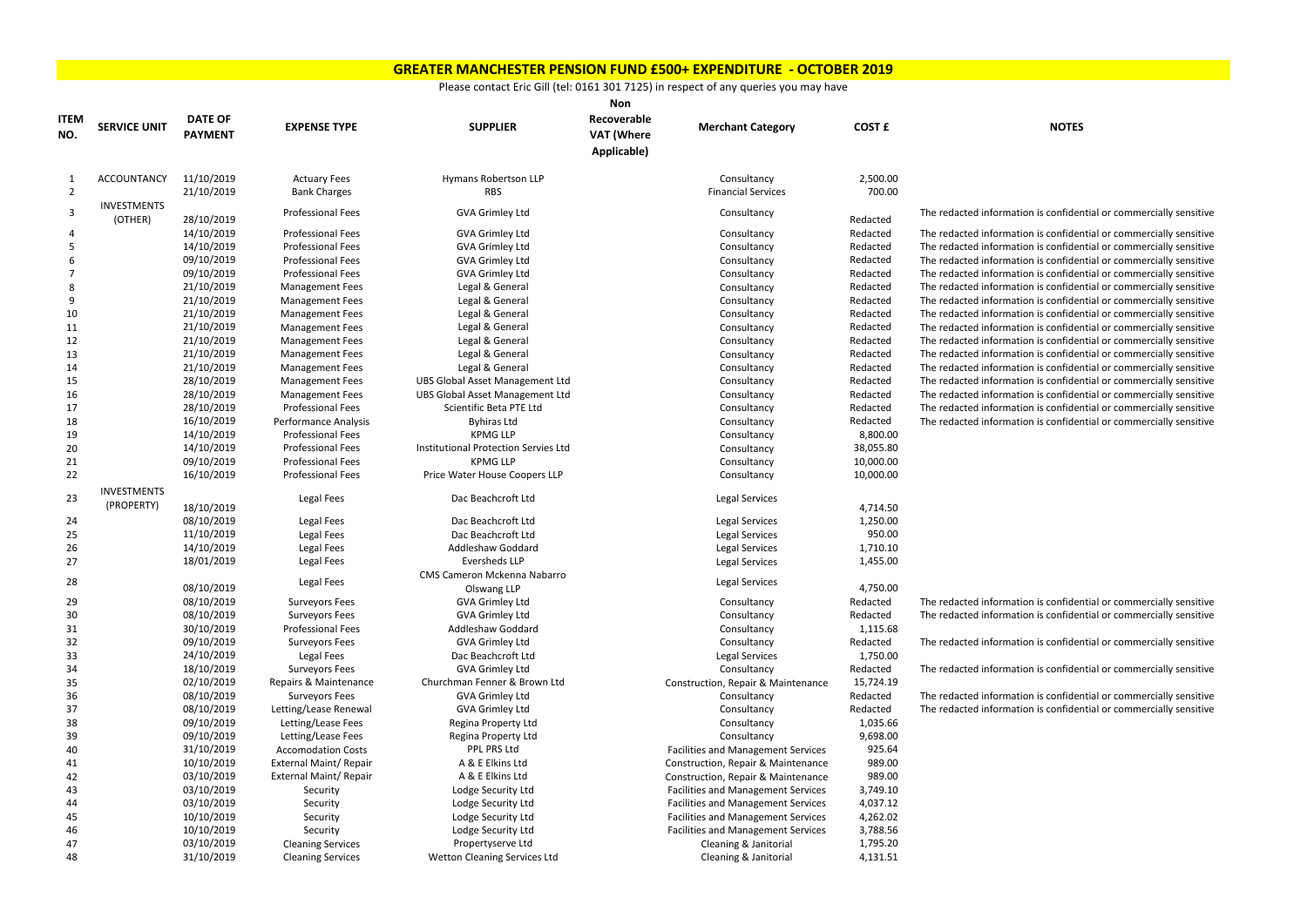LaSalle UK Property Services Ltd **Consultancy** Consultancy Redacted The redacted information is confidential or commercially sensitive LaSalle UK Property Services Ltd **Construction, Repair & Maintenance** Redacted The redacted information is confidential or commercially sensitive LaSalle UK Property Services Ltd **Consultancy** Consultancy **Redacted** The redacted information is confidential or commercially sensitive LaSalle UK Property Services Ltd **Facilities and Management Services** Redacted The redacted information is confidential or commercially sensitive LaSalle UK Property Services Ltd **Facilities and Management Services** Redacted The redacted information is confidential or commercially sensitive LaSalle UK Property Services Ltd **Facilities and Management Services** Redacted The redacted information is confidential or commercially sensitive LaSalle UK Property Services Ltd **Cleaning & Janitorial Cleaning & Janitorial Redacted** The redacted information is confidential or commercially sensitive LaSalle UK Property Services Ltd **Cleaning & Janitorial Cleaning & Janitorial Redacted** The redacted information is confidential or commercially sensitive LaSalle UK Property Services Ltd **Facilities and Management Services** Redacted The redacted information is confidential or commercially sensitive 71 24/10/2019 Professional Services LaSalle UK Property Services Ltd Consultancy Redacted The redacted information is confidential or commercially sensitive

| 49  |                      | 31/10/2019 | <b>Cleaning Services</b>      | Wetton Cleaning Services Ltd        | Cleaning & Janitorial                     | 4,131.51  |
|-----|----------------------|------------|-------------------------------|-------------------------------------|-------------------------------------------|-----------|
| 50  |                      | 03/10/2019 | Waste Management              | The Waste Group Services Ltd        | <b>Facilities and Management Services</b> | 1,037.79  |
| 51  |                      | 10/10/2019 | Waste Management              | The Waste Group Services Ltd        | <b>Facilities and Management Services</b> | 1,065.04  |
| 52  |                      | 31/10/2019 | Waste Management              | The Waste Group Services Ltd        | Facilities and Management Services        | 2,150.00  |
| 53  |                      | 03/10/2019 | Landscaping                   | Canvey Island Town Council          | <b>Facilities and Management Services</b> | 1,287.00  |
| 54  |                      | 17/10/2019 | Security                      | <b>Systematic Security Ltd</b>      | <b>Facilities and Management Services</b> | 5,415.02  |
| 55  |                      | 31/10/2019 | Electricity                   | Opus Energy Corporate Ltd           | Utilities                                 | 2,980.96  |
| 56  |                      | 03/10/2019 | External Maintenance & Repair | Elogbooks Facilities Services Ltd   | Construction, Repair & Maintenance        | 2,319.73  |
| 57  |                      | 31/10/2019 | External Maintenance & Repair | A & N Lewis Ltd                     | Construction, Repair & Maintenance        | 12,237.66 |
| 58  |                      | 25/10/2019 |                               | Corporate Facilities Services Ltd   | Facilities and Management Services        | 4,727.28  |
|     |                      |            | Security                      |                                     |                                           |           |
| 59  |                      | 25/10/2019 | Security                      | Corporate Facilities Services Ltd   | <b>Facilities and Management Services</b> | 7,162.54  |
| 60  |                      | 25/10/2019 | <b>Cleaning Services</b>      | Corporate Facilities Services Ltd   | Cleaning & Janitorial                     | 3,729.74  |
| 61  |                      | 03/10/2019 | Landscaping                   | Mitie Landscapes Ltd                | Horticultural                             | 5,353.45  |
| 62  |                      | 24/10/2019 | Marketing                     | LaSalle UK Property Services Ltd    | Consultancy                               | Redacted  |
| 63  |                      | 24/10/2019 | Maintenance                   | LaSalle UK Property Services Ltd    | Construction, Repair & Maintenance        | Redacted  |
| 64  |                      | 24/10/2019 | <b>Report Fees</b>            | LaSalle UK Property Services Ltd    | Consultancy                               | Redacted  |
| 65  |                      | 24/10/2019 | Maintenance                   | LaSalle UK Property Services Ltd    | <b>Facilities and Management Services</b> | Redacted  |
| 66  |                      | 24/10/2019 | Security                      | LaSalle UK Property Services Ltd    | <b>Facilities and Management Services</b> | Redacted  |
| 67  |                      | 24/10/2019 | Security                      | LaSalle UK Property Services Ltd    | <b>Facilities and Management Services</b> | Redacted  |
| 68  |                      | 24/10/2019 | <b>Cleaning Services</b>      | LaSalle UK Property Services Ltd    | Cleaning & Janitorial                     | Redacted  |
| 69  |                      | 24/10/2019 | <b>Cleaning Services</b>      | LaSalle UK Property Services Ltd    | Cleaning & Janitorial                     | Redacted  |
| 70  |                      | 24/10/2019 | Security                      | LaSalle UK Property Services Ltd    | <b>Facilities and Management Services</b> | Redacted  |
| 71  |                      | 24/10/2019 | <b>Professional Services</b>  | LaSalle UK Property Services Ltd    | Consultancy                               | Redacted  |
| 72  |                      | 31/10/2019 | Electricity                   | Opus Energy Corporate Ltd           | <b>Utilities</b>                          | 3,214.22  |
| 73  |                      | 31/10/2019 | Security                      | Vision Security Group Ltd           | <b>Facilities and Management Services</b> | 1,248.73  |
| 74  |                      | 24/10/2019 | Lease Renewal                 | LaSalle UK Property Services Ltd    | Consultancy                               | Redacted  |
| 75  |                      | 24/10/2019 | Lease Negotiation Fee         | LaSalle UK Property Services Ltd    | Consultancy                               | Redacted  |
| 76  |                      | 24/10/2019 | Lease Negotiation Fee         | LaSalle UK Property Services Ltd    | Consultancy                               | Redacted  |
| 77  |                      | 10/10/2019 | Maintenance                   | Integral UK Ltd                     | Construction, Repair & Maintenance        | 522.22    |
|     |                      | 24/10/2019 |                               |                                     |                                           |           |
| 78  |                      |            | Marketing                     | LaSalle UK Property Services Ltd    | Consultancy                               | Redacted  |
| 79  |                      | 24/10/2019 | Maintenance                   | LaSalle UK Property Services Ltd    | Construction, Repair & Maintenance        | Redacted  |
| 80  |                      | 24/10/2019 | <b>Surveyors Fees</b>         | LaSalle UK Property Services Ltd    | Consultancy                               | Redacted  |
| 81  |                      | 24/10/2019 | Security                      | Vision Security Group Ltd           | Facilities and Management Services        | 4,074.66  |
| 82  |                      | 17/10/2019 | Letting/Lease Fees            | Paragon T/A UK LLP                  | Consultancy                               | 1,500.00  |
| 83  |                      | 24/10/2019 | Lease Negotiation Fee         | LaSalle UK Property Services Ltd    | Consultancy                               | Redacted  |
| 84  |                      | 24/10/2019 | Lease Negotiation Fee         | LaSalle UK Property Services Ltd    | Consultancy                               | Redacted  |
| 85  |                      | 24/10/2019 | <b>Report Fees</b>            | LaSalle UK Property Services Ltd    | Consultancy                               | Redacted  |
| 86  |                      | 24/10/2019 | <b>Surveyors Fees</b>         | LaSalle UK Property Services Ltd    | Consultancy                               | Redacted  |
| 87  |                      | 24/10/2019 | <b>Surveyors Fees</b>         | LaSalle UK Property Services Ltd    | Consultancy                               | Redacted  |
| 88  |                      | 24/10/2019 | Letting/Lease Fees            | Dac Beachcroft Ltd                  | Consultancy                               | 1,750.00  |
| 89  |                      | 24/10/2019 | Maintenance                   | LaSalle UK Property Services Ltd    | Construction, Repair & Maintenance        | Redacted  |
| 90  |                      | 24/10/2019 | <b>Surveyors Fees</b>         | LaSalle UK Property Services Ltd    | Consultancy                               | Redacted  |
| 91  |                      | 24/10/2019 | Engineering                   | LaSalle UK Property Services Ltd    | <b>Facilities and Management Services</b> | Redacted  |
| 92  |                      | 24/10/2019 | Electricity                   | <b>Smartest Energy Ltd</b>          | Utilities                                 | 806.66    |
| 93  |                      | 17/10/2019 | Electricity                   | <b>Smartest Energy Ltd</b>          | Utilities                                 | 816.68    |
| 94  |                      | 31/10/2019 | Electricity                   | <b>Smartest Energy Ltd</b>          | <b>Utilities</b>                          | 784.63    |
| 95  |                      | 24/10/2019 | <b>Professional Services</b>  | LaSalle UK Property Services Ltd    | Consultancy                               | Redacted  |
| 96  |                      | 24/10/2019 | Maintenance                   | Elogbooks Facilities Services Ltd   | Construction, Repair & Maintenance        | 11,076.80 |
| 97  |                      | 24/10/2019 | <b>Surveyors Fees</b>         | LaSalle UK Property Services Ltd    | Consultancy                               | Redacted  |
|     |                      | 24/10/2019 |                               |                                     |                                           |           |
| 98  |                      |            | Security                      | Axis Security Services Ltd          | <b>Facilities and Management Services</b> | 6,912.36  |
| 99  |                      | 31/10/2019 | Security                      | <b>Belstone Management Services</b> | <b>Facilities and Management Services</b> | 14,516.71 |
| 100 |                      | 10/10/2019 | Security                      | <b>Belstone Management Services</b> | <b>Facilities and Management Services</b> | 14,042.13 |
| 101 |                      | 03/10/2019 | Electricity                   | <b>Scottish Power Electricity</b>   | Utilities                                 | 559.21    |
| 102 |                      | 03/10/2019 | Electricity                   | <b>Scottish Power Electricity</b>   | Utilities                                 | 587.28    |
| 103 |                      | 03/10/2019 | Electricity                   | <b>Scottish Power Electricity</b>   | Utilities                                 | 580.80    |
| 104 |                      | 10/10/2019 | Electricity                   | <b>Scottish Power Electricity</b>   | Utilities                                 | 641.57    |
| 105 | <b>FUNDING &amp;</b> |            | <b>Publicity Fee</b>          |                                     | Consultancy                               |           |
|     | <b>BUSINESS</b>      | 22/10/2019 |                               | Citypress                           |                                           | 6,552.00  |
| 106 |                      | 21/10/2019 | <b>Professional Fees</b>      | Pirc Ltd                            | Consultancy                               | Redacted  |
|     |                      |            |                               |                                     |                                           |           |

and the Unity of Cleaning Services and Services Wetton Cleaning Services Ltd Cleaning & Janitorial 2,131.51 50 03/10/2019 Waste Management The Waste Group Services Ltd Facilities and Management Services 1,037.79 51 10/10/2019 Waste Management The Waste Group Services Ltd Facilities and Management Services 1,065.04 52 31/10/2019 Waste Management The Waste Group Services Ltd Facilities and Management Services 2,150.00 53 03/10/2019 Landscaping Canvey Island Town Council Facilities and Management Services 1,287.00 Systematic Security Ltd Facilities and Management Services 5,415.02 Opus Energy Corporate Ltd **Electricity Corporate Ltd** Utilities 2,980.96 56 03/10/2019 External Maintenance & Repair Elogbooks Facilities Services Ltd Construction, Repair & Maintenance 2,319.73 57 31/10/2019 External Maintenance & Repair A & N Lewis Ltd Construction, Repair & Maintenance 12,237.66 58 25/10/2019 Security Corporate Facilities Services Ltd Facilities and Management Services 4,727.28 59 25/10/2019 Security Corporate Facilities Services Ltd Facilities and Management Services 7,162.54 60 25/10/2019 Cleaning Services Corporate Facilities Services Ltd Cleaning & Janitorial 3,729.74 The Superson opus Energy Corporate Ltd **The Contraction Contract Contract Contract Contract Contract Contract Contract Contract Contract Contract Contract Contract Contract Contract Contract Contract Contract Contract Cont** 73 31/10/2019 Security Vision Security Group Ltd Facilities and Management Services 1,248.73 74 24/10/2019 Lease Renewal LaSalle UK Property Services Ltd Consultancy Redacted The redacted information is confidential or commercially sensitive 75 24/10/2019 Lease Negotiation Fee LaSalle UK Property Services Ltd Consultancy Redacted The redacted information is confidential or commercially sensitive 76 24/10/2019 Lease Negotiation Fee LaSalle UK Property Services Ltd Consultancy Redacted The redacted information is confidential or commercially sensitive 77 10/10/2019 Maintenance Integral UK Ltd Construction, Repair & Maintenance 522.22 78 24/10/2019 Marketing LaSalle UK Property Services Ltd Consultancy Redacted The redacted information is confidential or commercially sensitive LaSalle UK Property Services Ltd **Construction, Repair & Maintenance** Redacted The redacted information is confidential or commercially sensitive LaSalle UK Property Services Ltd **Consultancy** Consultancy Redacted The redacted information is confidential or commercially sensitive Vision Security Group Ltd Facilities and Management Services 4,074.66 LaSalle UK Property Services Ltd **Consultancy** Consultancy Redacted The redacted information is confidential or commercially sensitive LaSalle UK Property Services Ltd **Consultancy** Consultancy Redacted The redacted information is confidential or commercially sensitive LaSalle UK Property Services Ltd **Consultancy** Consultancy **Redacted** The redacted information is confidential or commercially sensitive LaSalle UK Property Services Ltd **Consultancy** Consultancy Redacted The redacted information is confidential or commercially sensitive LaSalle UK Property Services Ltd **Consultancy** Consultancy Redacted The redacted information is confidential or commercially sensitive LaSalle UK Property Services Ltd **Construction, Repair & Maintenance** Redacted The redacted information is confidential or commercially sensitive 90 24/10/2019 Surveyors Fees LaSalle UK Property Services Ltd Consultancy Redacted The redacted information is confidential or commercially sensitive LaSalle UK Property Services Ltd **Facilities and Management Services** Redacted The redacted information is confidential or commercially sensitive 95 24/10/2019 Professional Services LaSalle UK Property Services Ltd Consultancy Redacted The redacted information is confidential or commercially sensitive Elogbooks Facilities Services Ltd **Construction, Repair & Maintenance** 11,076.80 97 24/10/2019 Surveyors Fees LaSalle UK Property Services Ltd Consultancy Redacted The redacted information is confidential or commercially sensitive Axis Security Services Ltd Facilities and Management Services 6,912.36 Belstone Management Services Facilities and Management Services 14,516.71 100 10/10/2019 Security Belstone Management Services Facilities and Management Services 14,042.13 **101 Scottish Power Electricity Community Community Community Community Community Community Community Community** 102 102 102 102 102 102 103/2019 Electricity S87.28 Utilities 587.28 103 03/10/2019 Electricity Scottish Power Electricity Utilities 580.80 104 10/10/2019 Electricity Scottish Power Electricity Utilities 641.57 Pirc Ltd **Examples Pirc Ltd** Consultancy Consultancy Redacted The redacted information is confidential or commercially sensitive